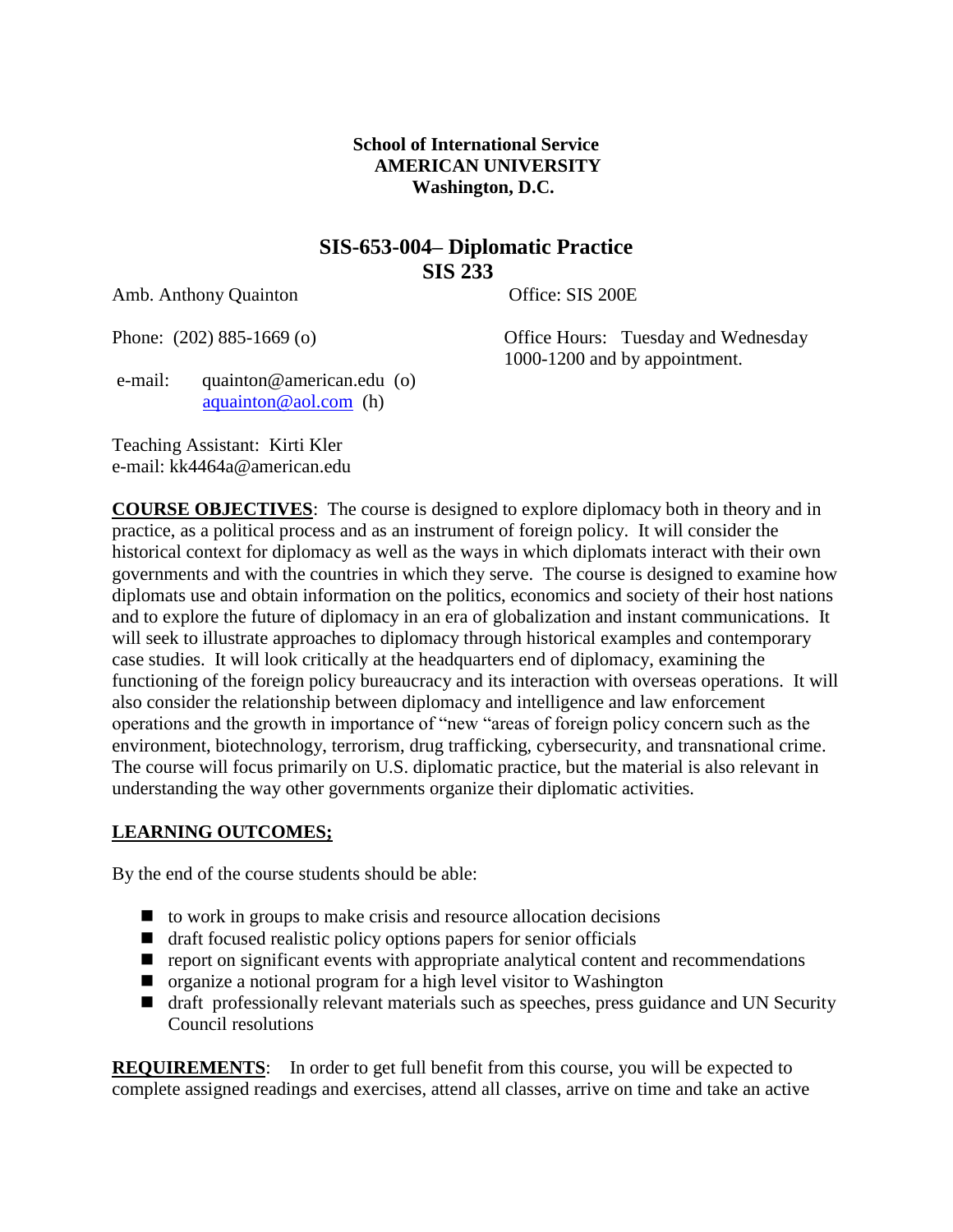part in class discussions. There will be ten writing exercises which will count for 80% of the final grade. There will be no mid-term examination, but there will be a take-home final examination in which students will be asked to analyze a hypothetical crisis both from the perspective of the field and of Washington. You will be expected to recommend specific courses of action using the diplomatic tools that you have already practiced in class. The final will count for 20%. Much of the course will focus on developments arising in a mythical third world country: Erehwon. At various points in the course they will be asked to carry out specific functions related either to Erehwon or to a foreign country's mission to the United States. During the course students will be asked to write a reporting cable on the President's State of the Union Address, to recommend a program for a high level visitor, to draft an aid program for Erehwon, to do an options paper for the President or Secretary of State, to write a speech for an American Ambassador, to draft a UN Security Council Resolution and to review a diplomatic memoir or oral history. Oral histories are available on-line on the Library of Congress website or on the website of the Association for Diplomatic Studies and Training. Options paper materials, reporting cable guidance, and a list of diplomatic memoirs will be distributed in class and will be available on blackboard. Computers and cell phones may be used in class only for note-taking and exercise-related activities. Formats for the various exercises will be distributed in class and posted on blackboard.

Out of respect for the class students are asked not to eat hot meals, salads, etc. during the instruction portions of the class.

**PAPER REQUIREMENTS:** All papers must meet the following minimum standards:

- Papers must be typewritten or computer printed in a font size no smaller than 10 pt. The preferred font size is 12 pt. Papers may be printed on both back and front.
- Your name and the date of submission. This should be at the top of the first page, or on a separate title page. Either form is acceptable.
- Papers should have no grammatical or spelling errors. Writing should be clear and concise with ideas conveyed in simple direct sentences. Please be sure to proof-read your papers before you turn them in.

**ACADEMIC INTEGRITY CODE** All students must adhere to the Academic Integrity Code <http://www.american.edu/provost/registrar/regulations/reg80.cfm>. As the code states, "By enrolling at American University and then each semester when registering for classes, students acknowledge their commitment to the Code. As members of the academic community, students must become familiar with their rights and their responsibilities. In each course, they are responsible for knowing the requirements and restrictions regarding research and writing, examinations of whatever kind, collaborative work, the use of study aids, the appropriateness of assistance, and other issues. Students are responsible for learning the conventions of documentation and acknowledgment of sources. American University expects students to complete all examinations, tests, papers, creative projects, and assignments of any kind according to the highest ethical standards, as set forth either explicitly or implicitly in this Code or by the direction of instructors."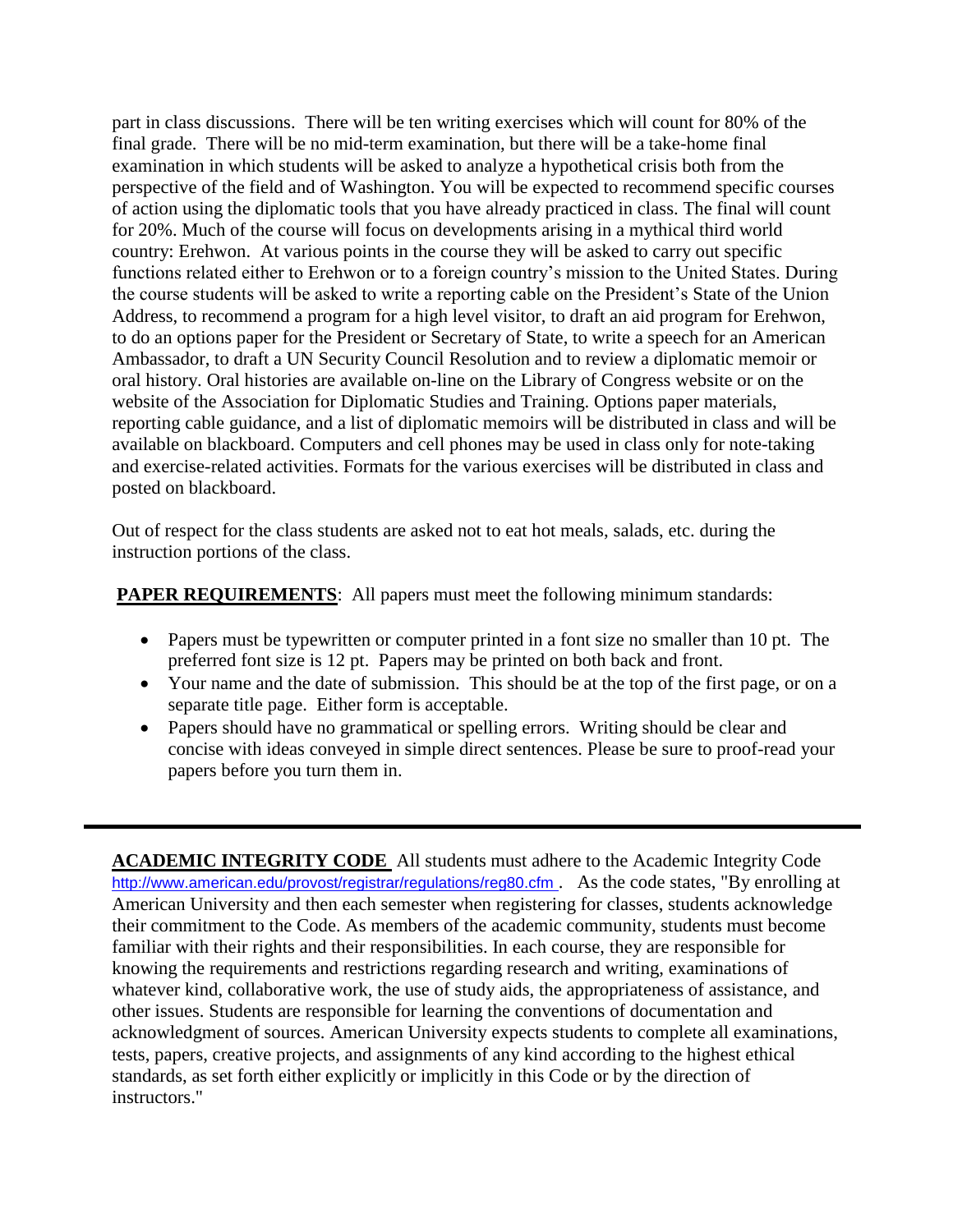# **EMERGENCY PREPAREDNESS**

In the event of a declared pandemic (influenza or other communicable disease), American University will implement a plan for meeting the needs of all members of the university community. Should the university be required to close for a period of time, we are committed to ensuring that all aspects of our educational programs will be delivered to our students. These may include altering and extending the duration of the traditional term schedule to complete essential instruction in the traditional format and/or use of distance instructional methods. Specific strategies will vary from class to class, depending on the format of the course and the timing of the emergency. Faculty will communicate class-specific information to students via AU e-mail and Blackboard, while students must inform their faculty immediately of any absence due to illness. Students are responsible for checking their AU e-mail regularly and keeping themselves informed of emergencies. In the event of a declared pandemic or other emergency, students should refer to the AU Web site ( [www. prepared.american.edu](http://www.american.edu/) ) and the AU information line at (202) 885-1100 for general university-wide information, as well as contact their faculty and/or respective dean's office for course and school/ college-specific information.

## **BOOKS**

The following books form the basis of readings in the course. Students are encouraged to purchase the first three. Appropriate excerpts will be posted on blackboard.

Berridge, G. R., *Diplomacy: Theory and Practice*, 3<sup>rd</sup> Edition, Palgrave, 2004 Kralev, Nicholas, *America's Other Army: The U.S. Foreign Service and 21st Century Diplomacy,* 2012 Kerr, Pauline and Wiseman, Geoffrey, eds., *Diplomacy in a Globalizing World: Theories and Practices*, Oxford, 2013 Harry W. Kopp and Charles A. Gillespie, *Career Diplomacy*, 2008

# **I. INTRODUCTION**

### **Thinking About Diplomacy**

**January 18** What is Diplomacy? Nature and origins of diplomatic forms and practices. Historical background to modern American diplomacy. Changing Roles and Structures.

Readings

Pauline Kerr and Geoffrey Wiseman eds., *Diplomacy in a Globalizing World*, Chapter 1, Diplomacy Through the Ages, pp 15-30

Thomas Hanson, "The Traditions and Travails of Career Diplomacy in the United States," in *American Diplomacy,* Paul Sharp and Geoffrey Wiseman, eds. 2012, pp 199-216

Kopp and Charles A. Gillespie, *Career Diplomacy*, pp 3-48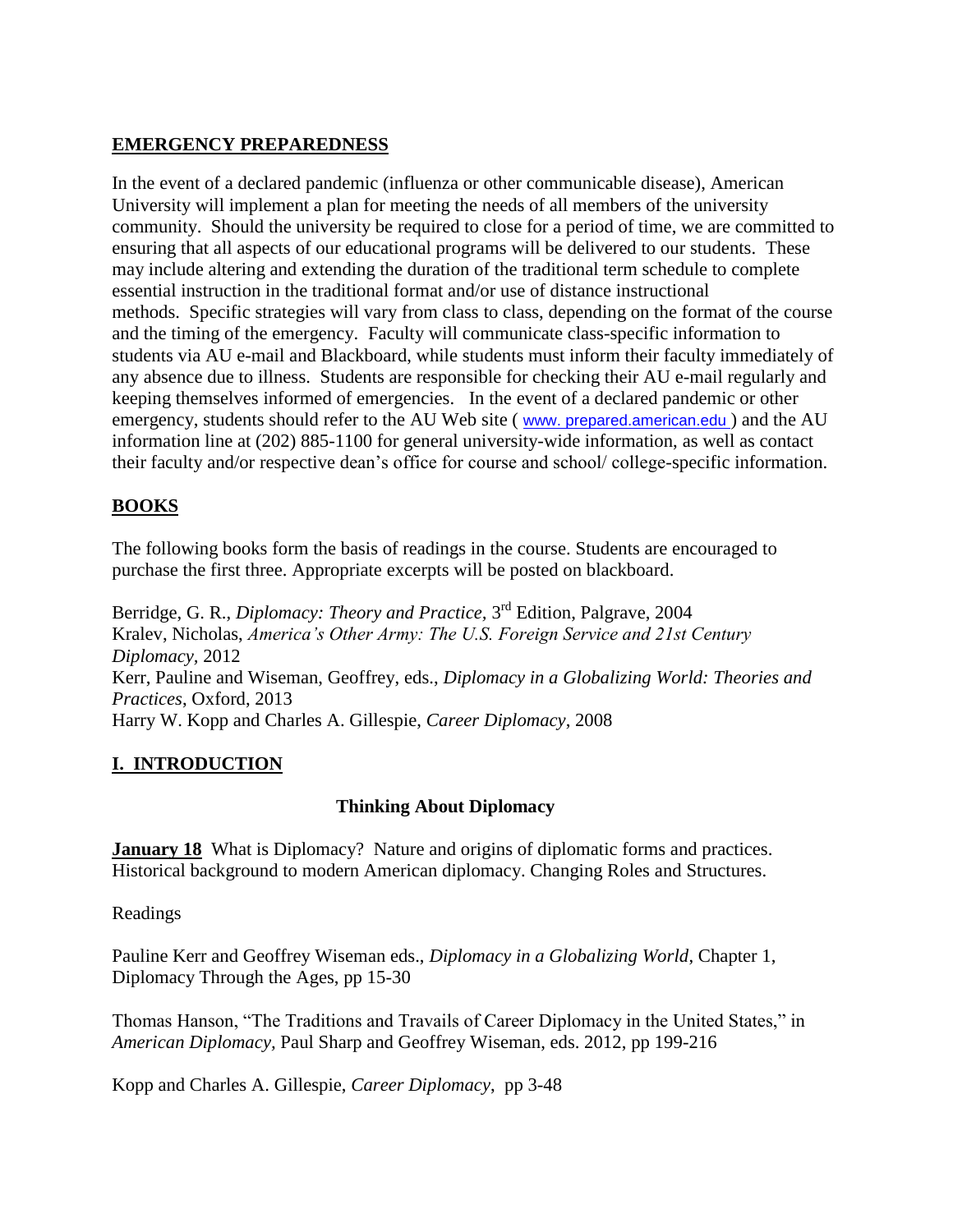Biographic Reporting. You will be asked to interview a fellow member of the class to obtain and record key biographic information about him/her.

Written Exercise No. 1: You should write up the information you have learned from your student interview in a short memorandum of conversation to be posted on blackboard by the afternoon of January19.

**January 25:** The Ambassador and the Country Team. Policy–making and Coordination

In class: View "Ambassador – Inside the Embassy"

Discussion of the Clinton, Bush and Obama letters of instruction to Ambassadors. Copies to be distributed in class.

Readings:

- Dennis C. Jett, *American Ambassadors: the Past, Present and Future of America's Diplomats, Palgrave Macmillan, 2014* chapter 5, pp 117-194
- *First Line of Defense*, chapters 3 and 4
- Dorman, S. ed., *Inside a U.S. Embassy* The book contains short articles on all aspects of Embassy work

. . **February 1:** Priority Setting: The Role of Foreign Ministries

Readings:

- $\bullet$  Berridge, Chapter 1, pp 5-19
- Pauline Kerr and Geoffrey Wiseman eds., *Diplomacy in a Globalizing World*, Chapter 7,, pp.123-140
- Quadrennial Development and Diplomacy Review : Executive Summary (Text available on 2009-2017 state.gov)
- Nicolas Kralev, *America's Other Army*, Chapter 4: Managing Foreign Relations, pp 71-91

Written Exercise No. 2: Submit a report from the perspective of a foreign embassy in Washington analyzing the principal foreign and domestic policy issues of President Trump's State of the Union Address.

# **II. DIPLOMATIC FUNCTIONS**

**February 8** Political Work: a) information gathering and reporting

- b) representing a government's position
- c) managing visitors
- d) coordinating with the Intelligence community

Readings: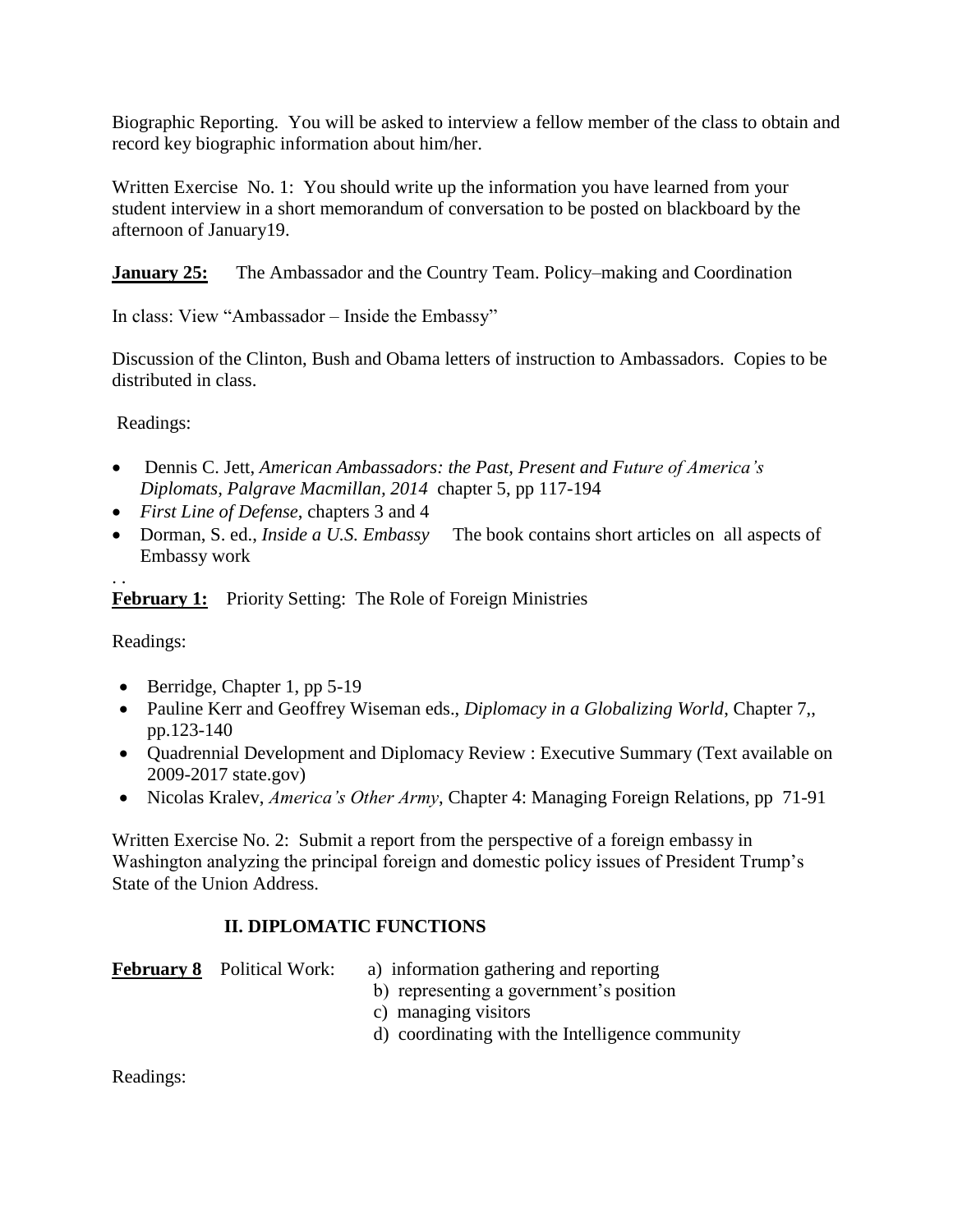Dorman.ed*.,Inside a US Embassy*, pp 24-26, 144-147, 152-154. 165-167

Kopp and Gillespie, *Career Diplomacy,* pp 162-165

Berridge, *Diplomacy,* pp117-119

Written Exercise No. 3: Submit a scenario and schedule for a visit to the United States of your assigned country's President or Prime Minister

**February 15:** Economic and Commercial Work:

 a) supporting American business b) analyzing the local economy

Visiting Presentation by Ambassador Teresita Schaffer, Former Ambassador to Sri Lanka, Director of the Foreign Service Institute and Director of the Office of International Trade, Department of State

Readings:

- Nicolas Kralev, *America's Other Army*, chapter 5, pp 92-100
- Pauline Kerr and Geoffrey Wiseman eds., *Diplomacy in a Globalizing World,* Chapter 12, Economic Diplomacy, pp 209-225
- *First Line of Defense*, chapter 5
- Kopp and Gillespie, pp. 155-159
- Henry Kopp, ed., *Commercial Diplomacy and the National Interest* (on library reserve)

**February 22:** Economic and Military Assistance: Good works and Nation-building; Provincial Reconstruction Teams and their Role

- a) Creating sustainable development
- b) Keeping up with changing developmental theories
- c) Nation-building the role of military assistance

In-class group exercise: Carving up the aid pie.

Written Exercise No. 4: You should submit a draft aid program memorandum for Erehwon drawing on materials presented and discussed in this week's class. Due March 1.

**March 1 :** Crisis Management

Simulation Exercise: "Earthquake in Erehwon" (Materials to be distributed in class)

Readings:

*First Line of Defense*, chapter 4. pp 65-84

**March 8:** Public Diplomacy: a) Managing the media b) Getting out America's message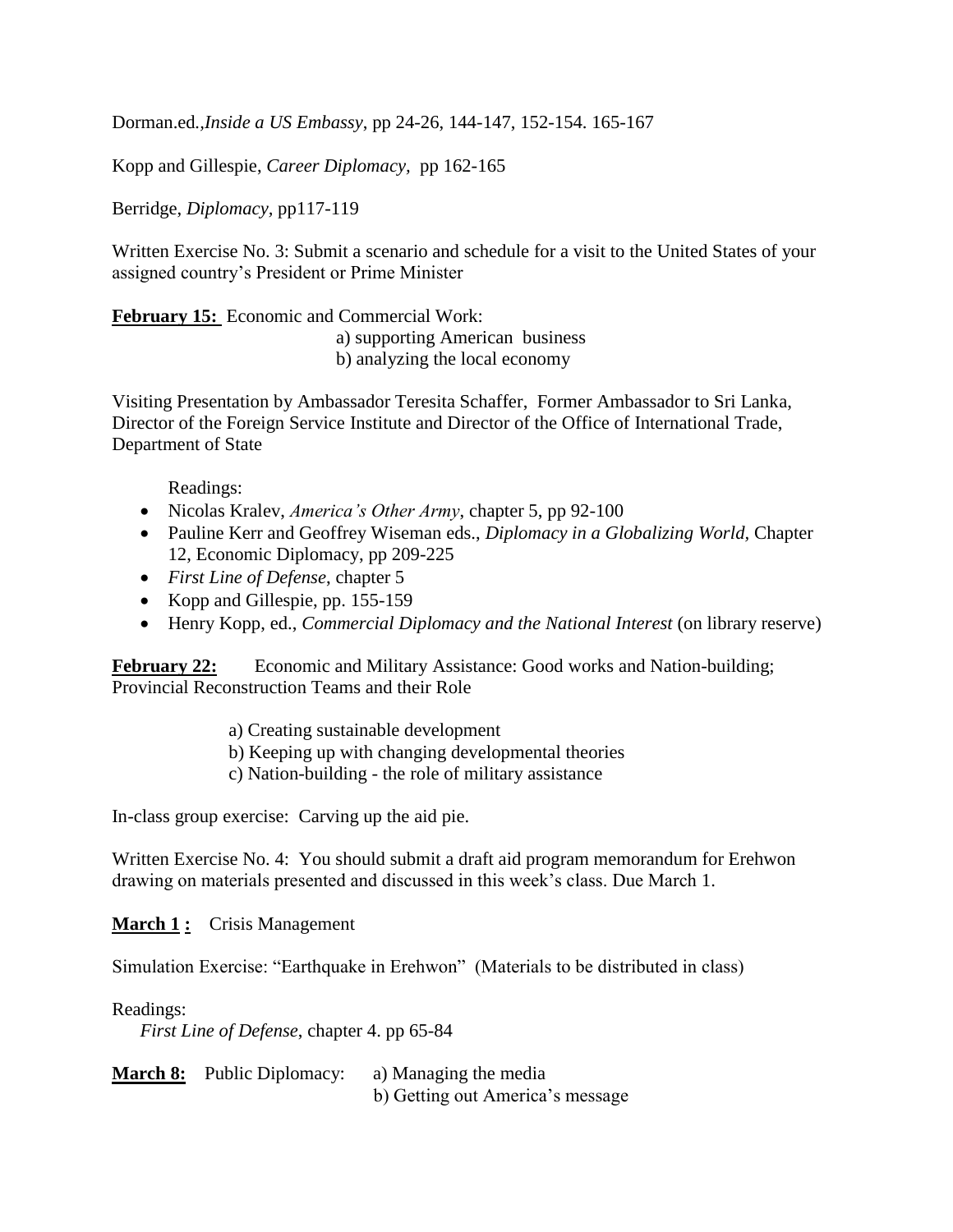### c) Winning hearts and minds

### Readings:

- Pauline Kerr and Geoffrey Wiseman eds., *Diplomacy in a Globalizing World*, Chapter 11, Public Diplomacy, pp 192-208
- Bruce Gregory, "American Public Diplomacy: Enduring Characteristics, Elusive Transformation", The Hague Journal of Diplomacy
- Clifton Martin and Laura Jagla, *Integrating Diplomacy and social Media*, Aspen Institute, 2013
- Philip Seib, *The Future of #Diplomacy*, pp 41-69

### Presentation by Dr. Craig Hayden, Senior Adjunct Professorial Lecturer, author of *The Rhetoric of Soft Power: Public Diplomacy in Global Contexts*

Written Exercise No 5: Prepare a draft speech, approximately five minutes in length (1000 words), which an American Ambassador would give to an important American audience in a country of your choice. Three or four class members will be asked at random to give their speech in class.

Guidance for options paper to be distributed.

### **March 22:** Drugs, Thugs and Terrorists

Readings:

- Accountability Review Board Report on Benghazi Incident (online)
- State Department Country Reports on Terrorism, 2016. [www.state.gov/s/ct/rls/crt/c17689.htm](http://www.state.gov/s/ct/rls/crt/c17689.htm)
- Sullivan, Joseph J. ed., *Embassies Under Siege*, pp ix-xi, and chapters 3, 4 and 5

In class discussion of options in a terrorist incident. Materials to be distributed in class. Be prepared to discuss the US Government's counter terrorist policy.

Written Exercise No. 6. Submit Draft Policy Options paper

### **March 29:** Human Rights: America – the Conscience of the World

Written Exercise No.7: Prepare either press guidance for your foreign ministry commenting on the most recent State Department human rights or religious freedom report on your assigned or a letter to the editor taking issue with so one or more of the accusations made about your country.

Readings:

- State Department Annual Human Rights report.
- Annual Report to Congress on International Religious Freedom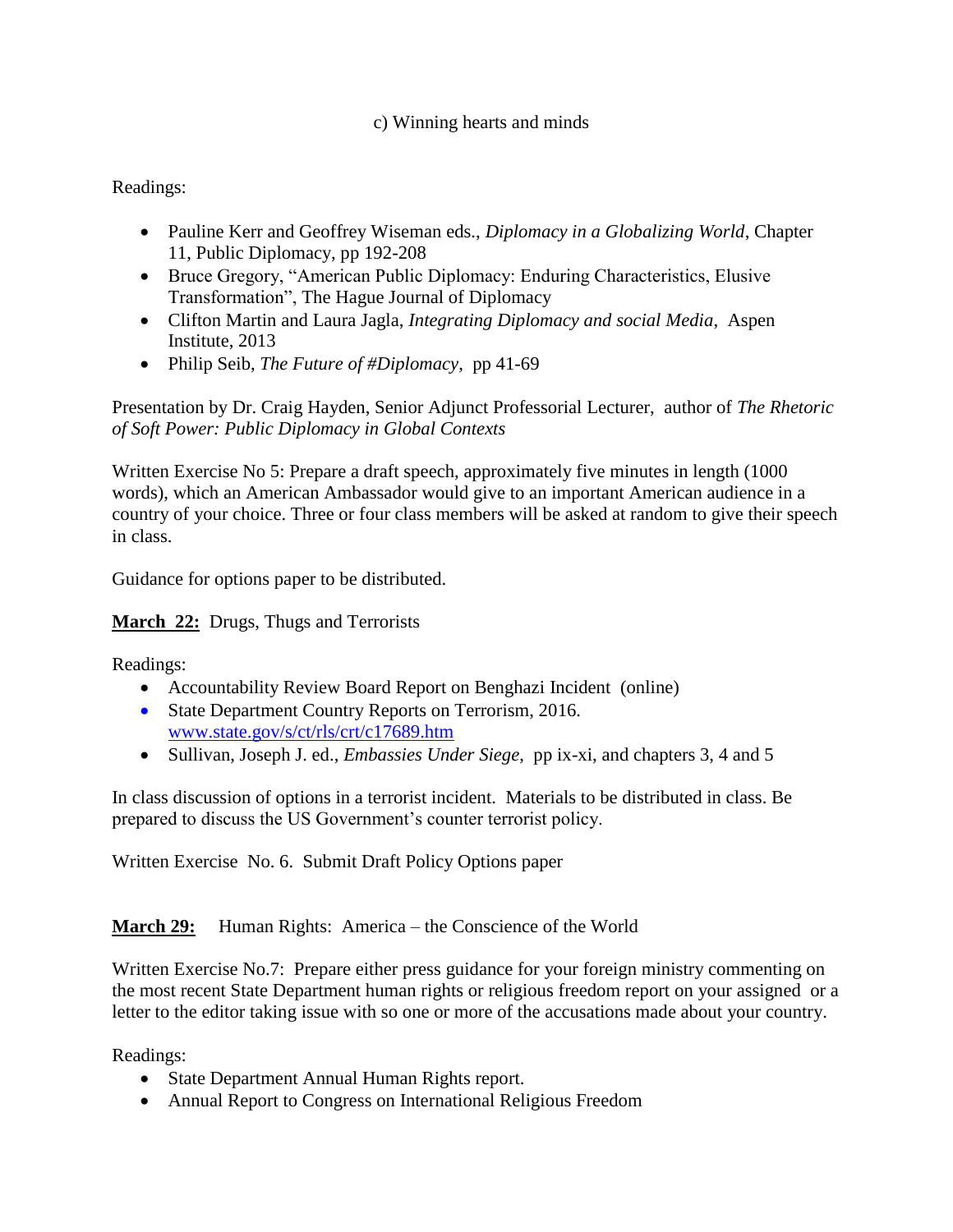**April 5:** Multilateral Diplomacy: Global Issues: The New Foreign Policy Agenda

Presentation: Ambassador George Moose, former US Ambassador to Senegal and to the United Nations in Geneva, Assistant Secretary of State for African Affairs

. Reading:

- Lyman, Princeton "The Growing Influence of Domestic Factors" in Patrick and Forman, eds, *Multilateralism and US Foreign Policy*. See also Part I - Setting the Context.
- Berridge, Chapter 9, pp.  $142-160$

Written Exercise No 8: Draft a UNSC Resolution based on an Erehwon scenario. Due April 12

**April 12** Consular, Administrative and Security Work:

- a) Protecting U.S. citizens
- b) Keeping the bad guys out
- c) Keeping the Embassy running and safe

Visiting Presentation: Ambassador Michele Bond, Former Assistant Secretary of State for Consular Affairs.

In-class discussion of consular, security and administrative problems. Materials to be handed out in class.

Readings:

- Nicolas Kralev, *America's Other Army*, Chapter 7 pp115-144
- Pauline Kerr and Geoffrey Wiseman eds., *Diplomacy in a Globalizing World*, Chapter 9, Consular Diplomacy, pp160-174
- Kopp and Gillespie, pp. 150-155
- $\bullet$  Berridge, pp. 125-140

Written Exercise No.9: Submit by April 19 a two paragraph travel advisory for Erehwon

**April 19** : Assessment of Diplomatic Performance

Written Exercise No.10: Diplomatic memoir/ oral history reviews due. Each class member will be asked to discuss the memoir or oral history he/she reviewed.

In addition to the book of oral history of your choice you may wish to review the professor's oral history or the oral history of Ambassador Edmund Hull. These oral histories can be found on the Library of Congress website. Frontline Diplomacy: The Foreign Affairs Oral History Collection of the Association for Diplomatic Studies and Training.